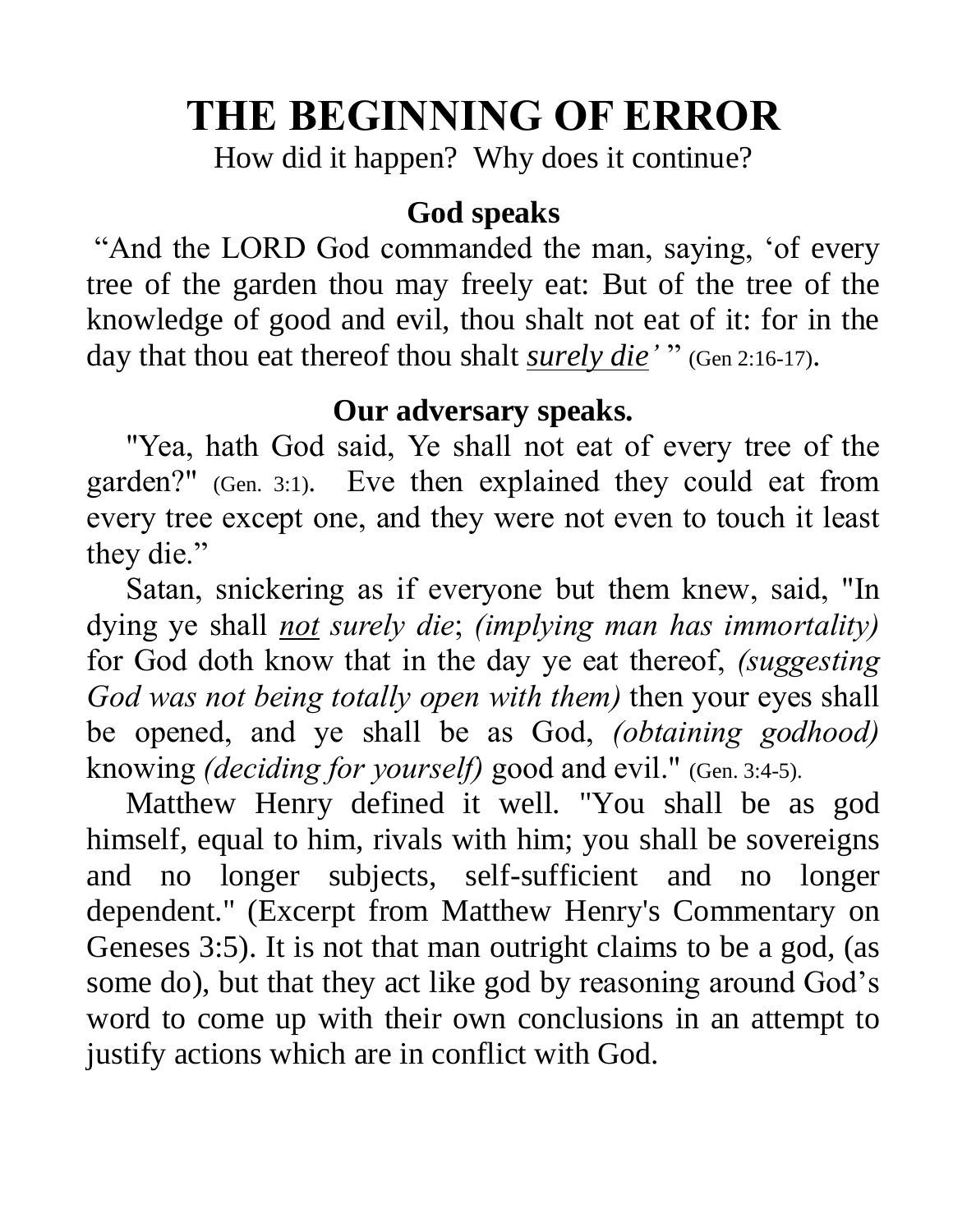#### **The Snare**

 The lie has been told, doubt has been planted now all he has to do is let the lust of the flesh, and the lust of the eyes, and the pride of life, (I John 2:16-18) influence her reasoning and she will rationalize herself into disobedience. Her first mistake was to look longingly at the fruit (lust of the eyes) and reasoned that it was good for food (lust of the flesh -- gluttony, etc.) besides, wouldn't it make one wise enough to be like God (pride of life)? Adam giving tacit approval of her disobedience also participated and they both succumbed to the three temporal lusts of this physical world that pass away. Interestingly Adam was not deceived but chose to disobey (1 Tim. 2:14).

#### **A New God**

 Satan, the god of this world, has now become the god of all mankind and has blinded their minds to God's truth (Rev. 12:9). He offers many counterfeit religions or way of life to any willing to believe that they can decide for themselves right from wrong over God's word. In doing so, they are unconsciously serving their new god who has blinded their eyes to the light of the gospel Christ (II Cor. 4:3-4). "Know ye not, that to whom ye yield yourselves servants to obey, his servants ye are to whom ye obey; whether of sin unto death, or of obedience unto righteousness?" (Rom. 6:16).

#### **Nonetheless We're Still Dust**

 God then reminded Adam and Eve that they came from dust and will return to dust thereby underlining the fact that they will surly die. They were then driven from the Garden of Eden and the tree of life thereby losing their opportunity for eternal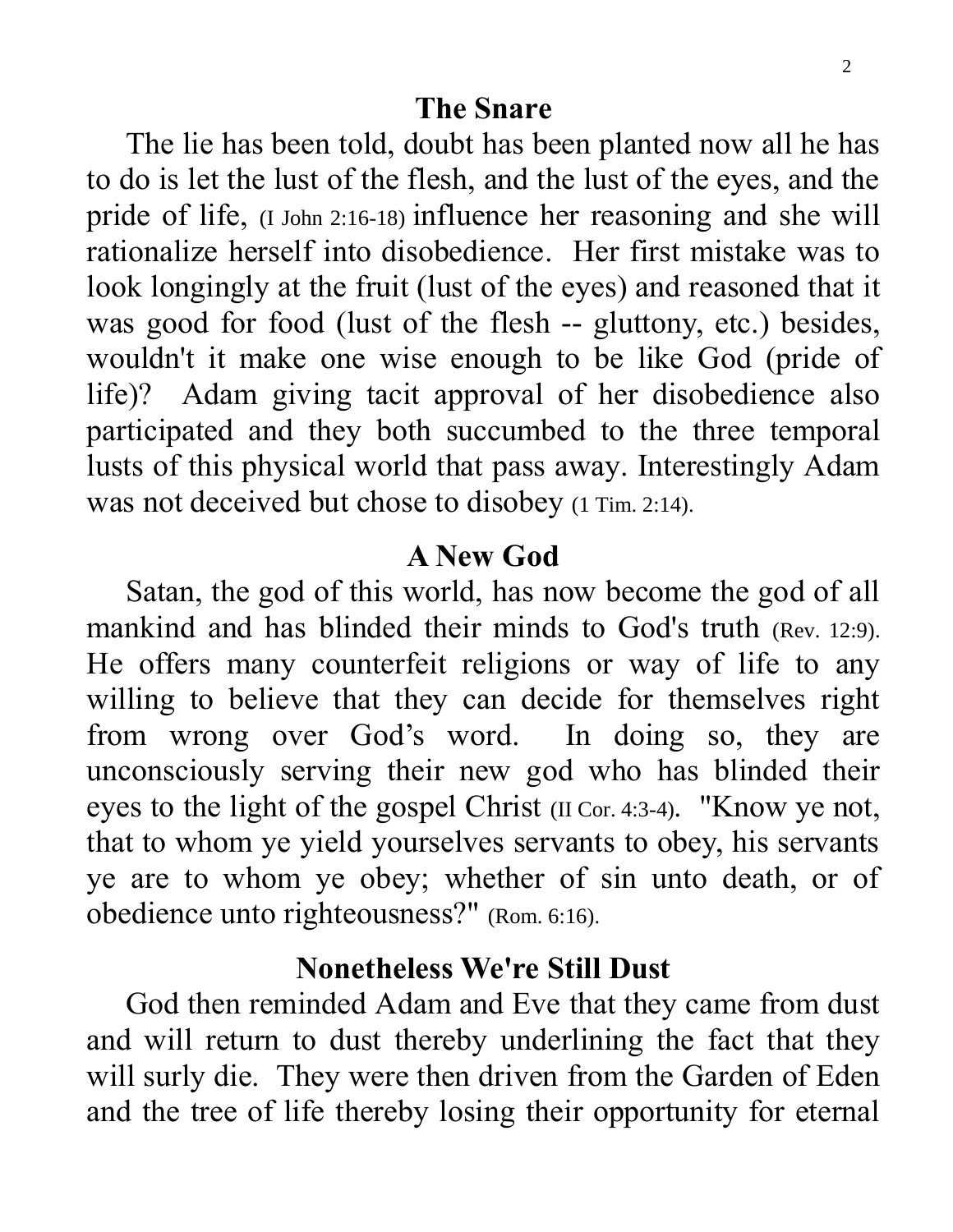life and living forever. Although man does not have immortality man still clings to Satan's first lie that we don't surely die. So man reasons that he has an immortal soul (I Cor. 15:53-54, I Tim. 6:16) and at death simply change forms living a fully conscious life in heaven, hell or purgatory. Note that even David is neither conscious or in heaven (Acts 2:27, 2:34, 13:36).

## **A Doomed World**

 Since the expulsion from the Garden of Eden the world has been under the curse of death and in need of a savior. This present world and all in it is under that death sentence. Thus we understand Christ's statement when He said, "... I came not to judge the world, but to save the world. ..." (John 12:47). Jesus came preaching the good news of the coming Kingdom of eternal life to all who believed (Mk. 1:14-15).

 But mankind has continued to doubt and question what God has said and grasps at any supposed contradiction in his word to insert their personal interpretation. Therefore, we have a multitude of varying sects, cults, and denominations, some Christian, some think they're Christian, and many anti-Christian.

# **But We Are Gods -- Aren't We?**

 Mankind, still believing Satan's lie that he has now obtained (in some sense) godhood, and will not die (has an immortal soul). Consequently, man feels fully capable of judging right from wrong, good and evil independently from God's word. Ignoring that God plainly told them that dust they are and to dust they will return; they chose to believe that the Bible's use of the word sleep for death does not mean to die and return to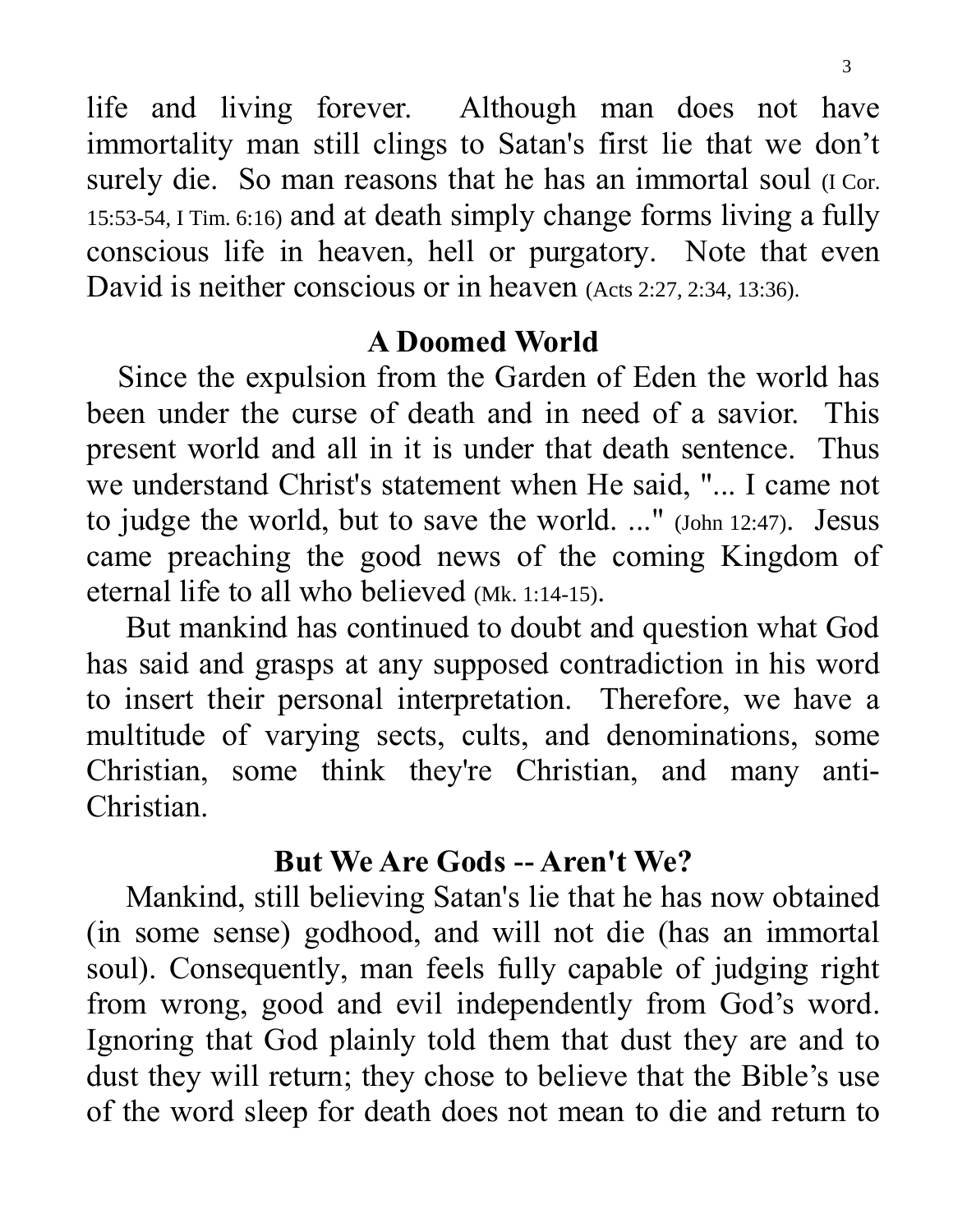dust but to discard the physical and release the spirit. As a result of their changing God's use of the word sleep to their interpretation they are still believing the god of this world that man will *not surely die* (Rev. 12:9).

#### **Lots to Choose From**

 Satan offers many counterfeit religions to fit any delusion of man, but one of his most successful was one that was very prevalent in Rome prior to the time of Christ and during the time of the lively expansion of the New Testament Church. It was called Mithraism.

#### **Mithraism**

 Their high feast day was December 25th, the birthday of the Invincible Sun, "Solis Invicti". Their sacred day was Sunday and it was called "the Lord's Day." Mithras was supposedly born on December 25th of a virgin, known as the mother of God; they believed in a holy trinity; he had a last supper with 12 of his followers before his death. He was in the grave for three days and was resurrected on Easter morning at the rising of the sun. They believed in an immortal soul that went to a celestial heaven or to an eternal hell fire at death.

 There were many other similarities to the prevailing Christian religion of today as well as some that were completely foreign, but how did these similarities come about? Were they a copy of the Christian Church, or did the Christian Church copy from them? Sadly, many of the customs practiced by the church today were not taught by Christ or the apostles but were brought in by those who crept in unawares (Jude 4).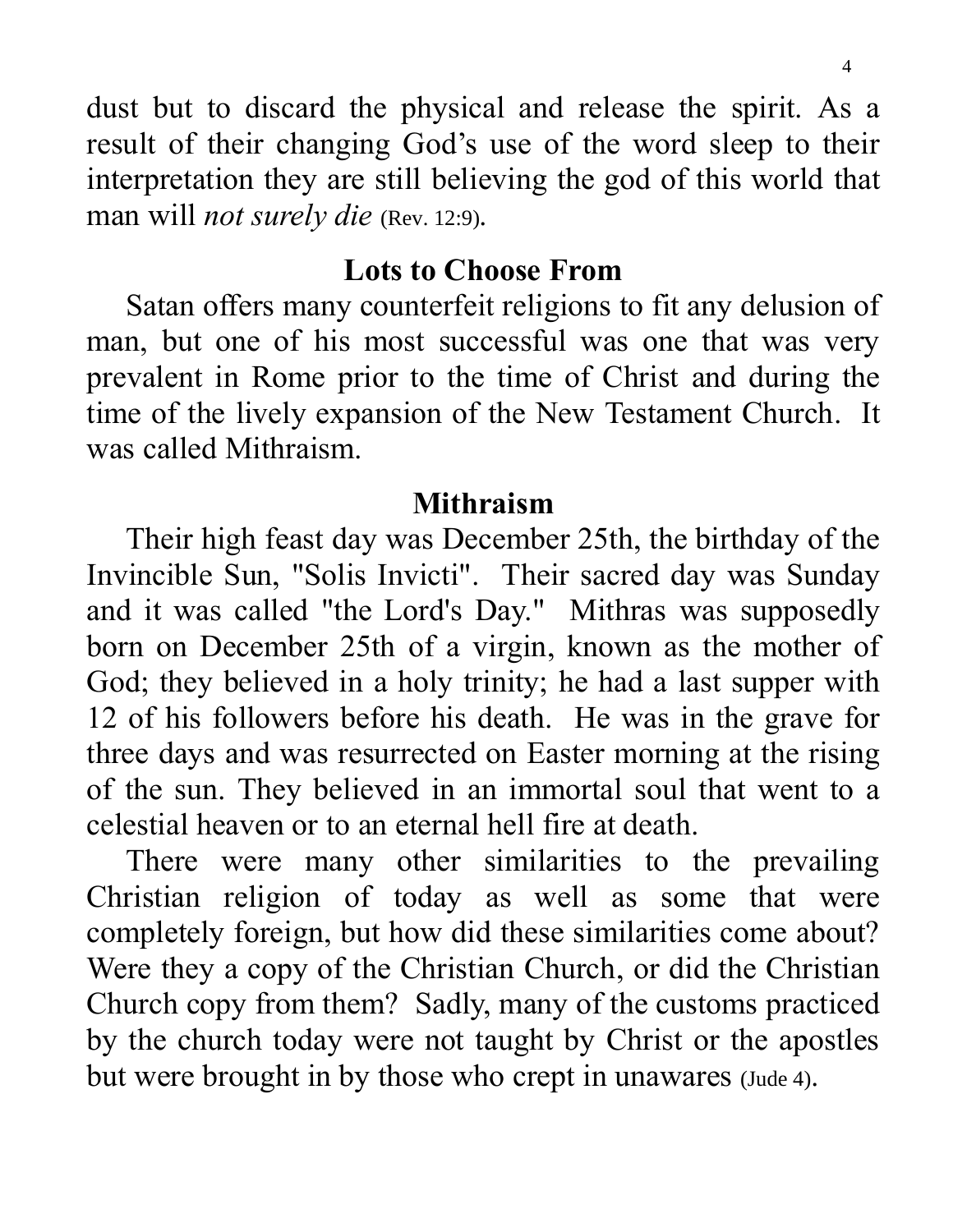Aspects of Mithraism can be found in many ancient pagan religions throughout history. It would seem to be a conglomeration of many beliefs that just morphed into what eventually became known as Mithraism. It is interesting that it matured at the opportune time of the formation of the Christian Church.

#### **Jews and Their Sabbaths Expelled**

 Christianity was making great inroads throughout the known world at that time, but also suffering great persecution. The Jews, being hated by nearly everyone, had been expelled from Rome, and it was dangerous to be associated with anything that appeared Jewish. Therefore, it was prudent to not stress Jewish customs such as the Sabbath or the Holy days. None-the-less the two predominant religions at that time were Mithraism and Christianity, and in spite of severe persecution, Christianity was growing fast. Tens of thousands of Christians were martyred during that period; but, it seemed the more persecution, the faster Christianity grew (Re. Foxe's Book of Martyrs).

 In due course, Constantine, a devout worshipper of the sun god, was building and uniting his kingdom; but his kingdom was largely divided between two major belief systems. A master politician he devised a way to meld them together. Claiming to have been given a sign to fight a coming battle under the sign of the cross, which battle he did win, he declared Christianity to be the Official religion of the empire. Others were tolerated but nothing that might be construed to be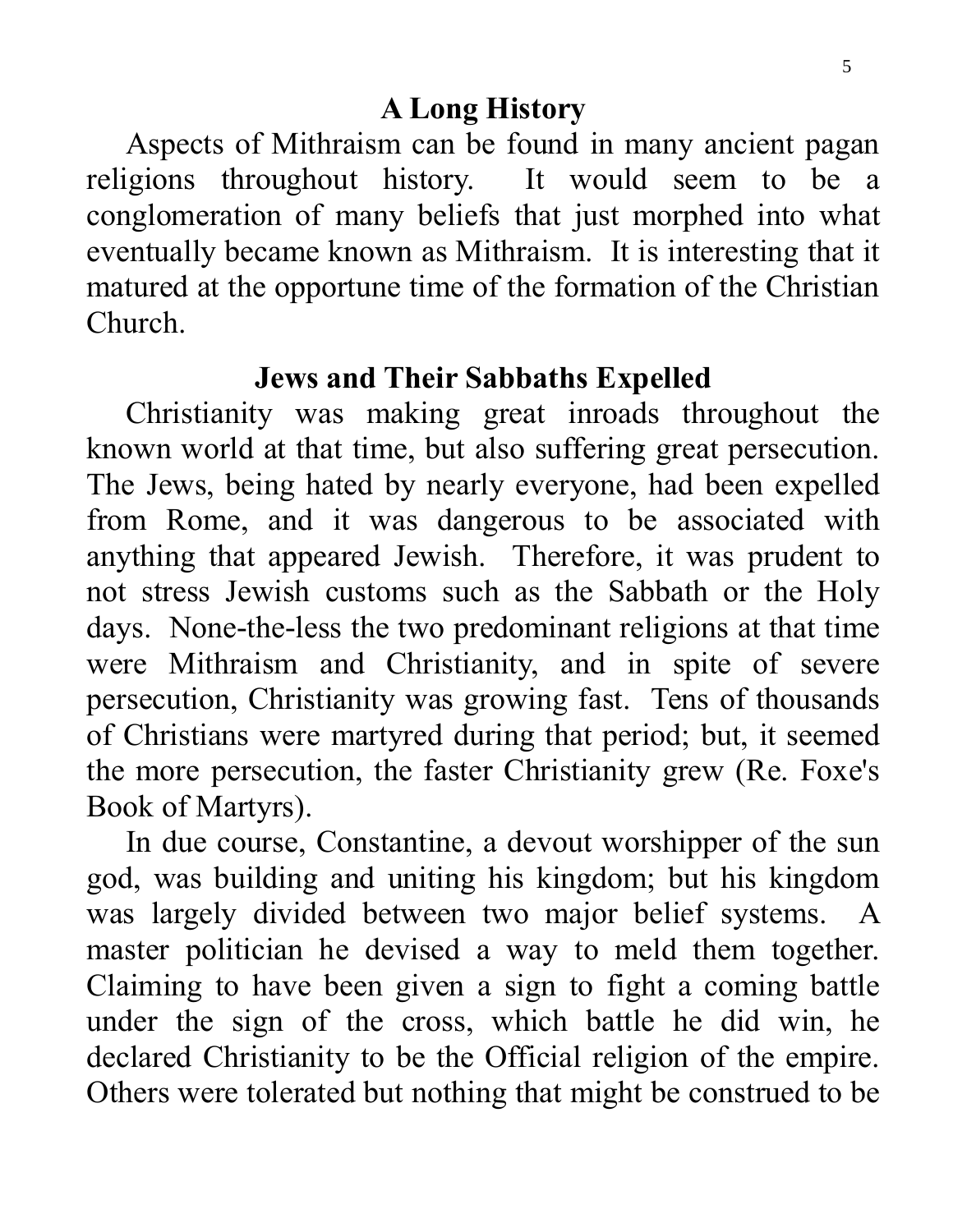of Jewish origin. This made it much easier for the corruption of the true gospel and the acceptance of pagan festivals into the church. Consider Jude's counsel in verse 4.

# **The Compromise**

 But now what to do with the many temples, priests and other followers of Mithraism scattered throughout his empire? Here he shows his brilliant leadership.

 Taking advantage of the very prevalent hatred of the Jews, he proclaimed the Jews to be the Christ killers, and declared anything that appeared to be Jewish was forbidden in his kingdom. Many temples, priests, and followers of other religions including Mithraism declared themselves to be Christian because of the many benefits offered Christians by Constantine. Priests could keep their positions, the many lesser gods of Mithraism were now designated saints, many of the temple practices were somewhat cleaned up (such as temple prostitution and sacrifices etc.) and proclaimed Christian.

 Dispensing with the far out extreme parts of Mithraism, but keeping some of the main tenets such as life after death, the trinity, Easter resurrection, the birth of the sun god (which they designated as the birthday of Jesus and called it the mass of Christ or Christmas) and, so on. It seemed he had found a middle ground they all could live with. But, along with things that must be eliminated are the practicing of the "Jewish" Sabbaths and annual festivals.

 It is important to note that Constantine remained a sun worshipper and only paid lip service to Christianity (as did many of the followers of Mithraism). He continued to be as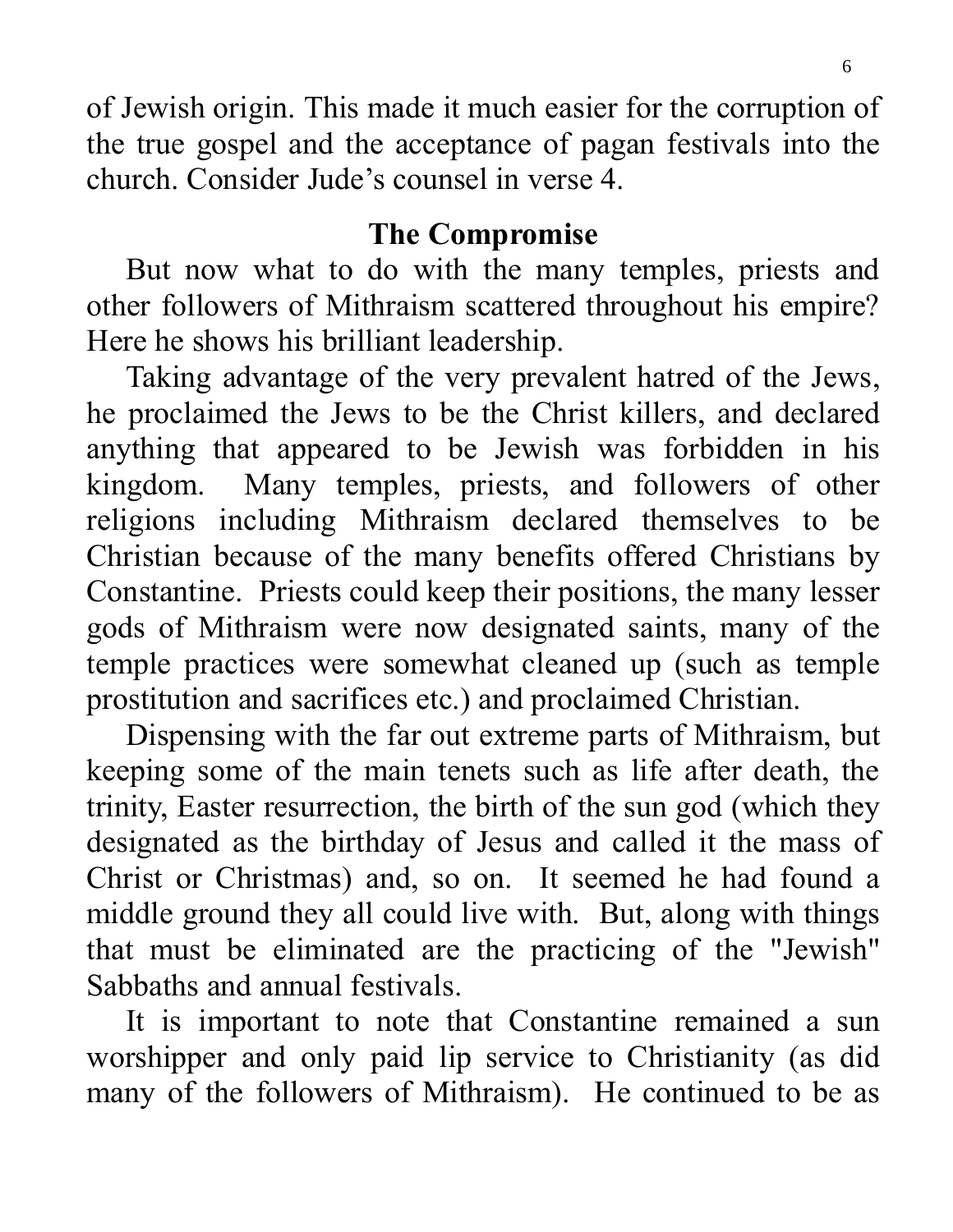brutal as ever, but supposedly had a death bed conversion and was then baptized.

 Throughout the following dark ages it was very dangerous to be caught practicing anything deemed Jewish such as not working on Saturday or even working on Sunday, as you would be pronounced anathema from Christ by the Catholic Church and then delivered over to the government for punishment, usually death unless one recanted.

 Much of Mithraism, being made more tolerable, now lives under the banner of Christianity. Christianity had now become compromised and Christian in name only; forcing true Christians to go underground, some retreated to the mountains between northern Italy, Switzerland and France. They became known as the Waldenses and were greatly persecuted by the Catholic Church.

 In the year 1556, Barthelemy Hector a Waldense Christian and bookseller was charged of selling books that contain heresy. He replied, "If the Bible is heresy to you, it is truth to me. He later summarized his defense with, "I have spoken only truth, can I change truth as I would a garment?" He was later burned at the stake for defending the truth. Many similar incidents are recorded in history. (See, The Israel of the Alps, the Story of the Waldenses, also Foxe's Book of Martyrs).

## **The Protestors**

 As is often said, power corrupts and absolute power corrupts absolutely. Eventually the Catholic Church became so corrupt that a dedicated young priest named Martin Luther challenged the church to change many of their disgustingly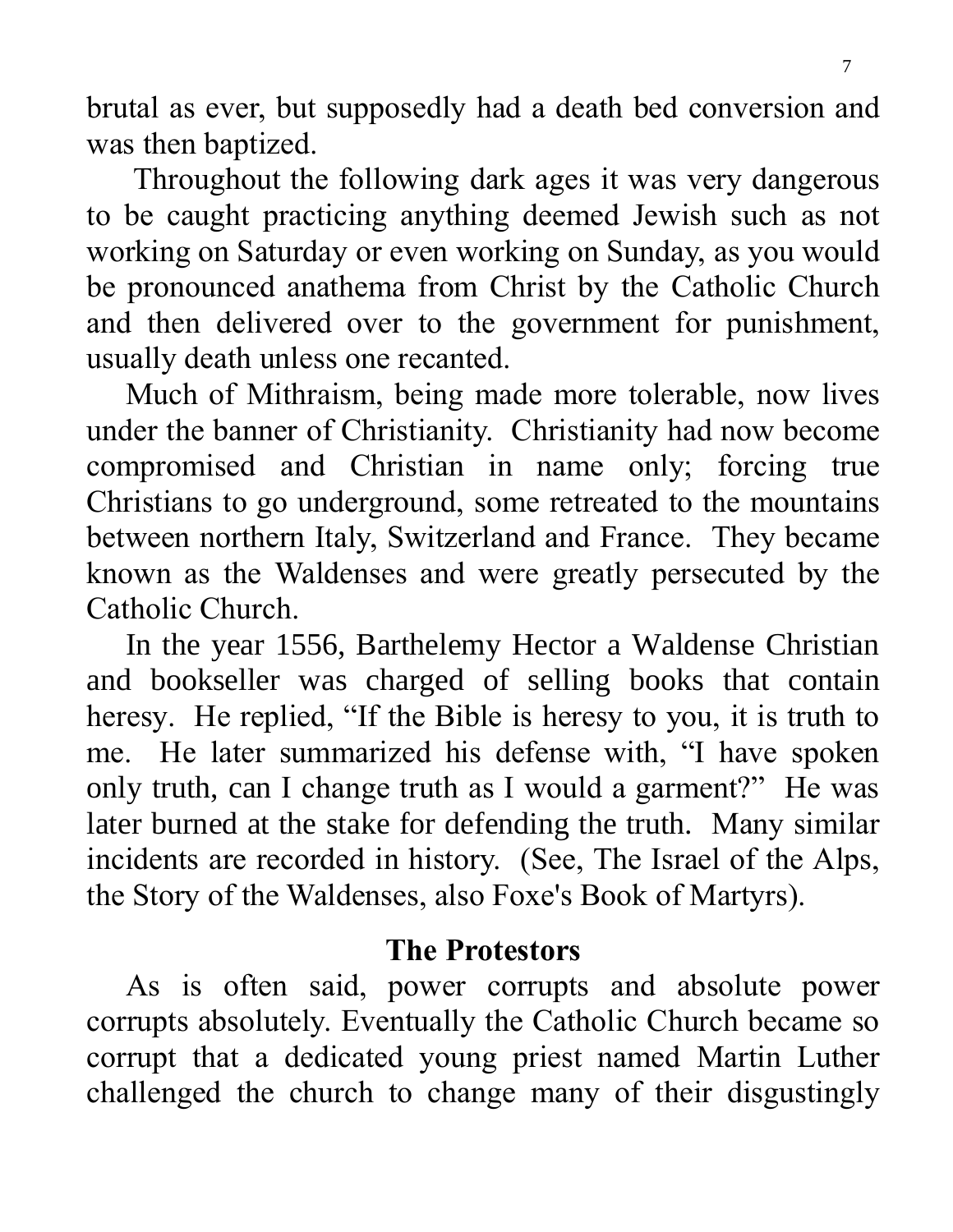corrupt un-Biblical practices, which of course they denied. (Later after much of the Catholic world joined the rebellion they did make some minor changes). Thus, we have the birth of the Protestant Churches.

#### **The Child of the Mother**

 What started out as a protest ended up as a major split of the Catholic Church. Originally, Luther was just protesting the many abuses of the Catholic Church but it quickly became a new denomination. However, having been steeped in the traditions and beliefs of Catholicism since his youth, his mother church, he carried much of them with him into his new movement.

 Such things as belief in the immortal soul - an ever burning hell fire - going immediately to either heaven or hell at death being fully conscious after death - a priesthood that is superior to the laity and functions as a mediator between God and man, even denying access to those deemed unworthy - the day of the sun god as the official day of worship, Easter, Christmas and much more. None of these doctrines were ever taught, practiced or tolerated by Christ or the Apostles but are carried forth from paganism. Still, the mother church considers them her children and that they will eventually come back, which the book of Revelation seems to confirm. (Note: oddly, Luther never believed in consciousness after death and called it just another Catholic lie. He understood that the Biblical use of the word sleep in reference to death meant the same as it did to Daniel and does today, asleep in the dust in a coma like state until they awake in the resurrection (Dan.12:2).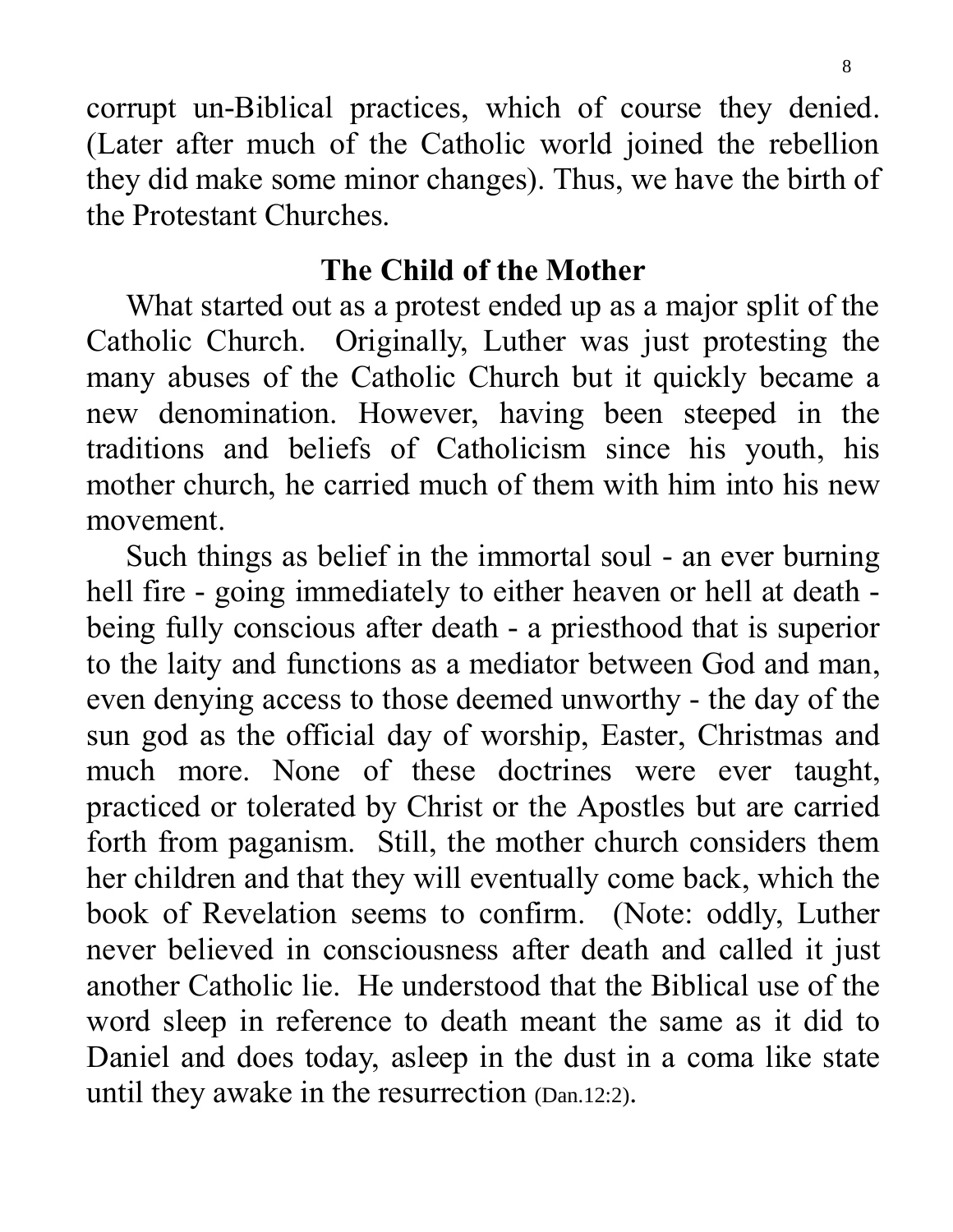One church official stated that by keeping Sunday as their day of worship, the Protestants are like a child that has run away from home, but had carried a lock of his mother's hair in his pocket to remember her by.

 Sunday is claimed by the Catholic Church to be their exclusive divinely appointed day of worship. In his book "Plain Talk About Protestantism" Monsignor Segur claimed: "it was the Catholic Church which by the authority of Jesus Christ, has transferred this rest to Sunday in remembrance of the resurrection of our Lord. *(Even if true it's no reason to change God's law)* Thus the observance of Sunday by the Protestants is an homage they pay, in spite of themselves, to the authority of the (Catholic) Church."

 There are many similar quotations and challenges made by the Catholic Church, some even challenging the Protestants or anyone else to produce even one verse from the Bible authorizing a change in the (Saturday) Sabbath. There has never been a taker and there never will be, because there is absolutely no support in the Bible for changing God's seventh day Sabbath. No man, government or church, regardless of claims, has authority to change any of God's laws.

#### **About Easter**

 Most arguments against God's Sabbath can easily be dispelled with just a little research as there is so much information readily available today that hasn't always been easily obtainable. However, the Easter Sunrise Services substituted for the resurrection of Christ is so ingrained in the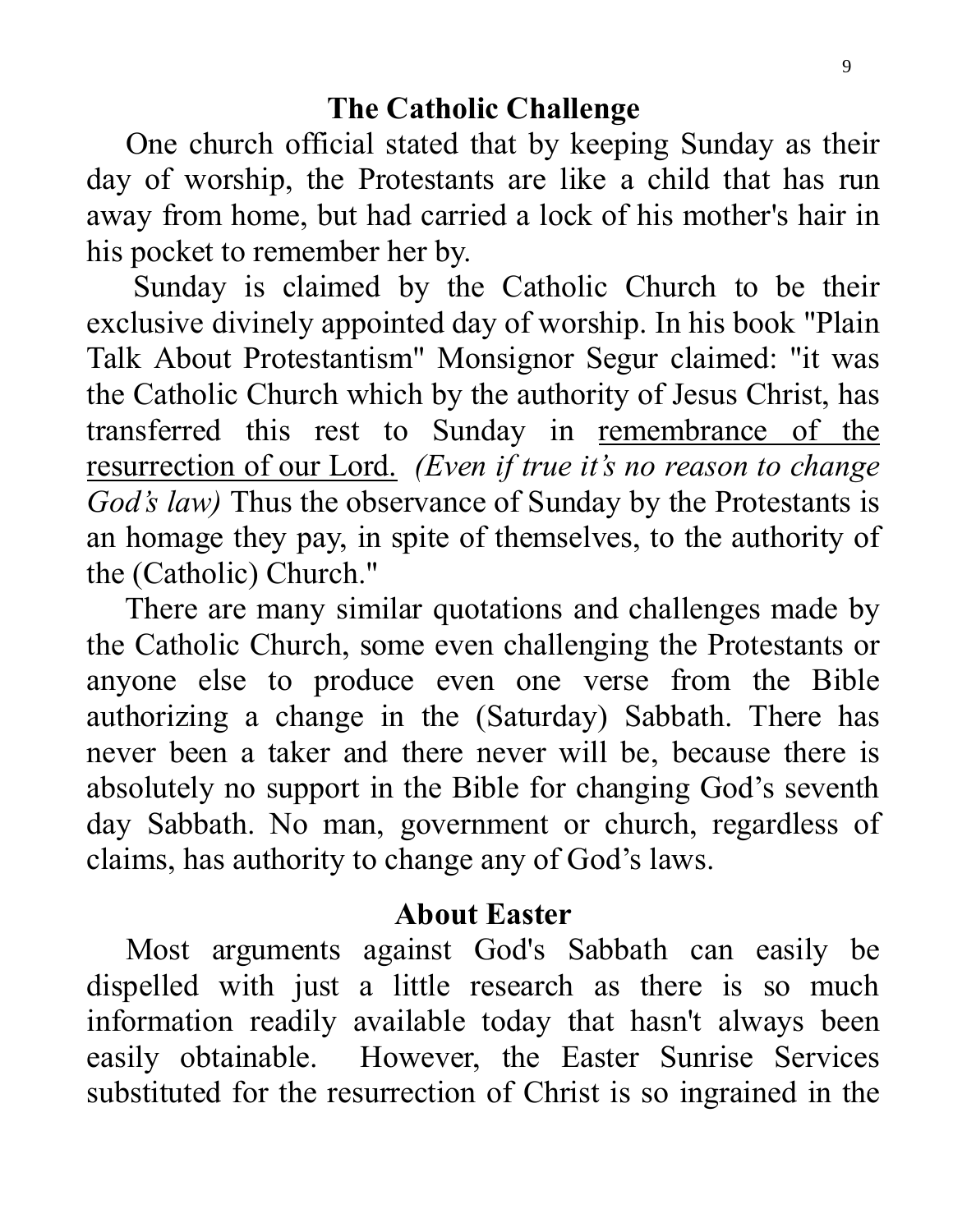traditions of the church that few dare to challenge it. There are many that so tenaciously hang on to the belief that Jesus rose from the tomb at sunrise on Easter Sunday morning that they will simply not consider its background or history.

 It is not necessary to have a "thus saith the Lord" as to the exact time of the resurrection as we have been given enough information to know that it was not Sunday morning. We know that when Mary came to the tomb it was still dark and He had already risen and the tomb was empty, which rules out the Easter sunrise resurrection (John 20:1). We also know that by Jesus' own words He would be in the tomb for three days and three nights, no more and no less (Matt. 12:38-40), which rules out the Friday crucifixion. We can also easily prove that there were two Sabbaths in the week Christ died (Mark 16:1, Luke 23:56, One was an annual Sabbath).

## **Why the Resurrection Misunderstood**

 Much of the ignorance about the Friday Crucifixion and Sunday morning resurrection is because most have ignored, or maybe never understood, God's annual Holy Days. They assume that the reference to the next day being a Sabbath day in Mark 15:42, Luke 23:54, and John 19:31 was referring to Saturday; which, of course, would then make the previous day Friday. These verses were referring to the First Day of Unleavened Bread, an annual High Day which could come on most any day of the week, but always the day after Passover. They were not referring to a weekly Sabbath day.

 The Passover in the year 30 AD fell on a Wednesday which would make the following day (Thursday) a High day, or annual Sabbath. This fits perfectly with Jesus' statement in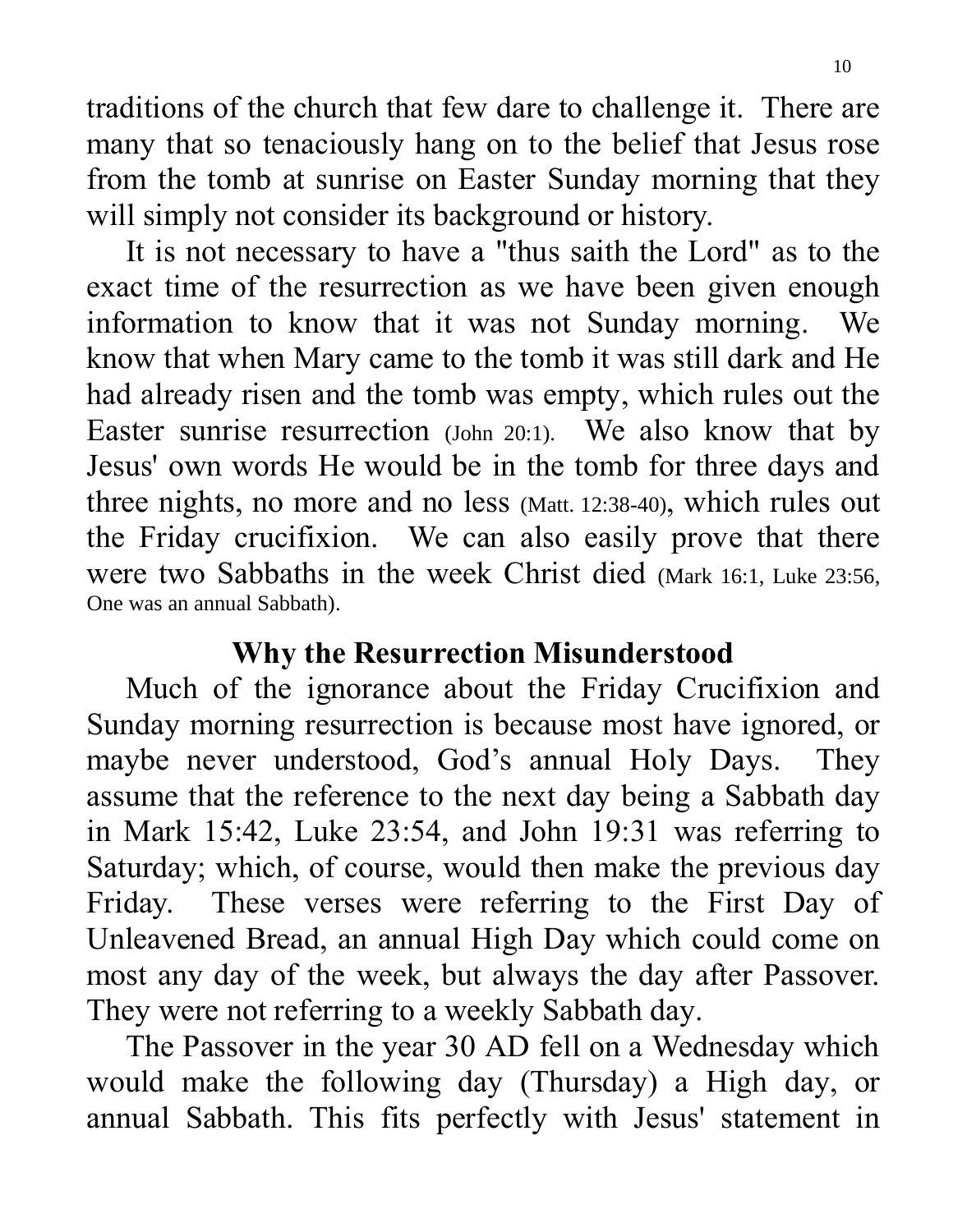Matthew 12:39-40 proving that he was in the tomb for three days and three nights as He said, and that He was the true Messiah. Which begs the question, who is the world worshipping if they are worshipping a god that did not fulfill the only sign that Jesus gave to the world as to exactly how to identify the true Messiah? (See the booklet the day Jesus died). Would Matthew 24:4-5, 11, 24 fit, or Jude 4, or II Thessalonians 2:7? How about II Corinthians 11:13-15 and II Peter 2:1-3. Truly, Satan has deceived the whole world!

# **If It Still Works, Why Change It?**

 And so the cause of the beginning of error, the lie that mankind still believes is found in Geneses 3:3-6. Man believing himself capable of discerning on his own what is true and what is not, what is right and what is not, what is good and what is evil, even when it is in direct opposition to God's word, is still believed. For God said, "thou shalt surely die" but Satan said, "Ye shall not surely die". Whom do you believe?

# **Why It Is As It Is**

 Why is mankind so deceived? "For the mystery of iniquity doth already work: only he who now letteth will let, until he be taken out of the way. "And then shall that Wicked be revealed, whom the Lord shall consume with the spirit of his mouth, (truth) and shall destroy with the brightness of his coming: "Even him, whose coming is after the working of Satan with all power and signs and lying wonders, "And with all deceivableness of unrighteousness in them that perish; because they received not the love of the truth, that they might be saved. "And for this cause God shall send them strong